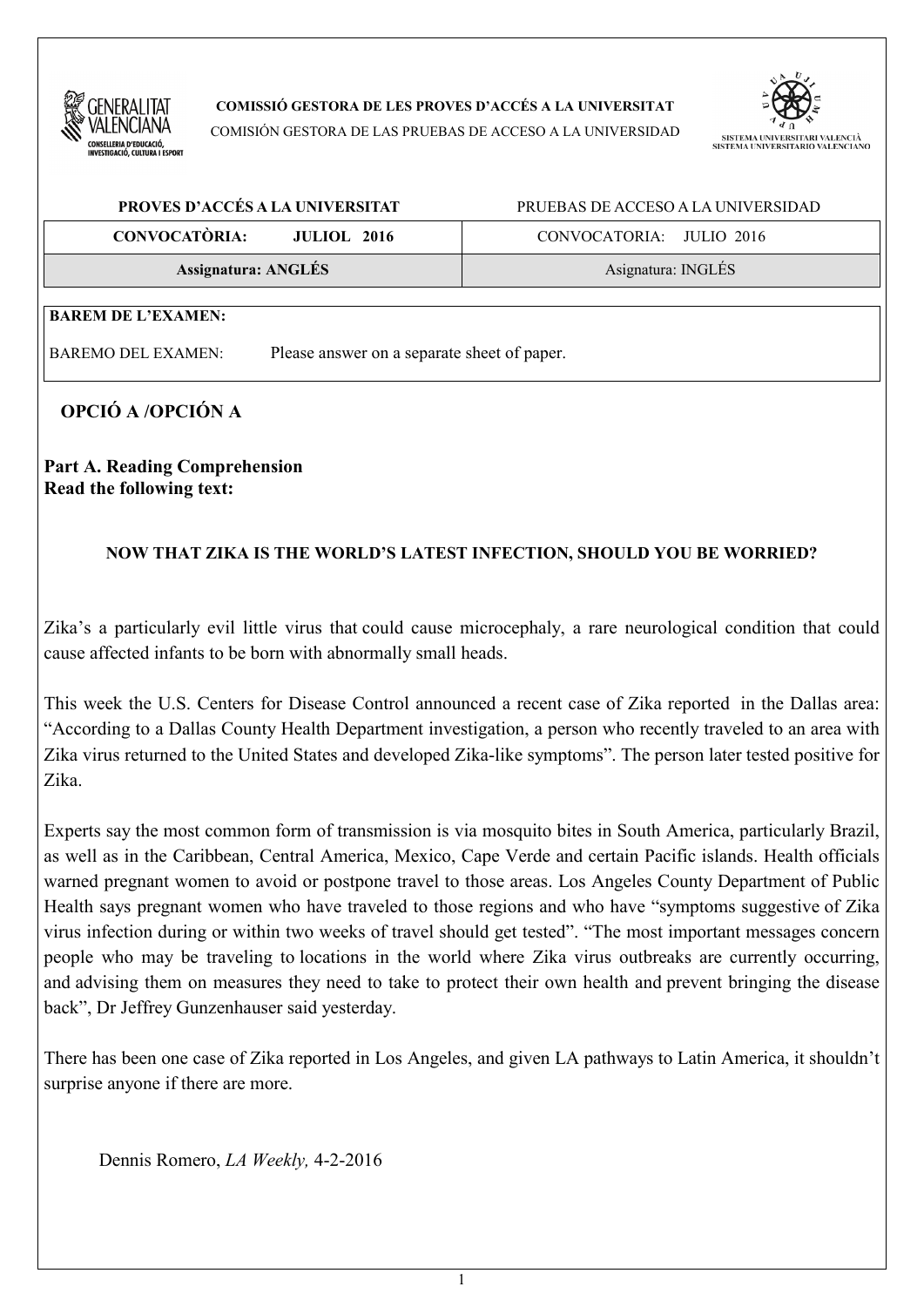# **I. Answer the following questions using your own words but taking into account the information in the text. (2 points: 1 point each)**

a. What do doctors suspect this virus causes and how would you describe the consequence? b. What do authorities advise people to do if they still need to visit areas affected by this virus?

### **II. Are the following statements true (T) or false (F)? Identify the part of the text that supports your answer by copying the exact passage on the answer sheet. (1.5 point: 0.5 each)**

- a. Pregnant women should not be worried of traveling to places with Zika.
- b. After visiting areas with Zika, tests are compulsory in all pregnant women.
- c. There are no connections between people in California and South America.

# **III. Find a synonym for each of the four words below from these six options: (1 point: 0.25 each)**

| evil | pregnant | suggestive | outbreaks | measures | pathways |
|------|----------|------------|-----------|----------|----------|
|      |          |            |           |          |          |

- a. eruptions
- b. actions
- c. harmful
- d. expectant

## **IV. Choose a, b, or c, in each question below. Only one choice is correct. (1.5 points: 0.5 each)**

- 1. The Dallas County Health Department…
- a. found a pregnant woman with symptoms.
- b. found a pregnant woman with symptoms and a person who had not.
- c. found a person with Zika after being tested.
- 2. LA County Department of Public Health…
- a. stated that symptoms of Zyka in pregnant women usually develop in one or two weeks.
- b. stated that all pregnant women who have traveled to those areas have developed symptoms.
- c. stated that all pregnant women with symptoms should be checked.

3. The possibilities of finding more people infected in California…

- a. are very limited due to LA pathways to Latin America.
- b. are likely to happen due to their connections with Latin America.

c. are likely to happen due to the fact that pathways to Latin America are increasing year after year.

### **Part B. Composition (130 to 150 words approximately) (4 points)**

How can Zika spread across Europe? Discuss.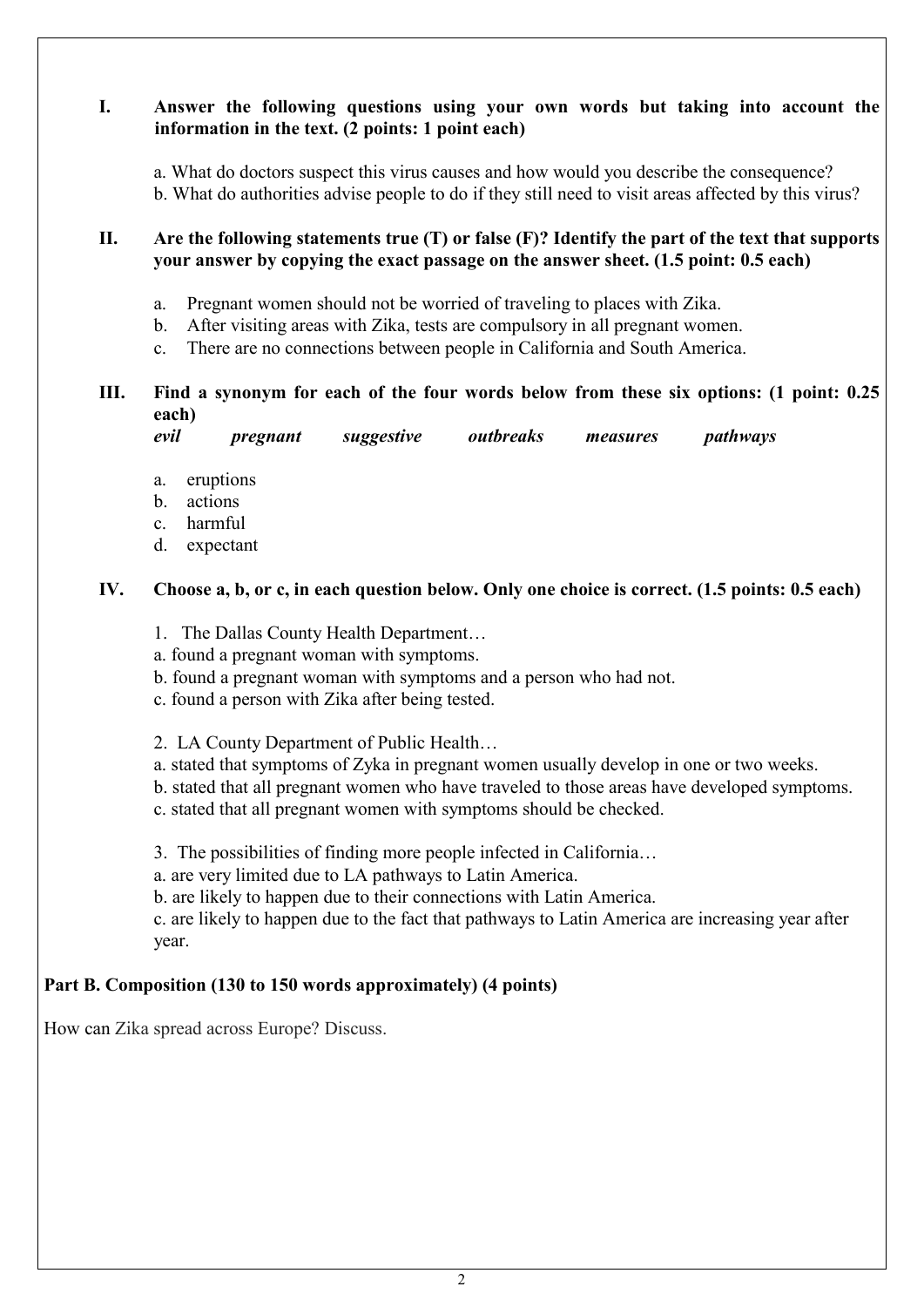

**COMISSIÓ GESTORA DE LES PROVES D'ACCÉS A LA UNIVERSITAT**

COMISIÓN GESTORA DE LAS PRUEBAS DE ACCESO A LA UNIVERSIDAD



| PROVES D'ACCÉS A LA UNIVERSITAT            | PRUEBAS DE ACCESO A LA UNIVERSIDAD |  |  |
|--------------------------------------------|------------------------------------|--|--|
| <b>CONVOCATÒRIA:</b><br><b>JULIOL 2016</b> | CONVOCATORIA: JULIO 2016           |  |  |
| <b>Assignatura: ANGLÉS</b>                 | Asignatura: INGLÉS                 |  |  |
|                                            |                                    |  |  |

#### **BAREM DE L'EXAMEN:**

BAREMO DEL EXAMEN:

# **OPCIÓ B/OPCIÓN B**

**Part A. Reading Comprehension Read the following text:**

# **LIFE IN A REFUGEE CAMP: "THE COLD AND FEAR GET IN YOUR BONES"**

"I was not born to live here like this", says Ali. He is from Iran. We are in a refugee camp. But to describe this as a camp is wrong. There are no basic facilities. None. It's a field of mud and tents. I am surrounded by people waiting to see a doctor holding little tickets, looking at each other with suspicion.

Families are arriving all the time. The average refugee is a young man, but there are more and more women and children. Women sit in tents frying potatoes. They smile and chat, but everyone is cold. Everything is wet. Everyone has a story of how they got here. Some show me on their phones images of them getting out of boats. As they have travelled from Syria or Eritrea, fleeing Islamic State, torture, unimaginable darkness, the phones are their lifelines. They connect them back to where they have come from and to a world they are now locked out of.

Ali considers getting to England as "an exam, a challenge. I have failed five times. But I will do it". Every night, people try different ways to get over the wire or into the trucks. And many of the injuries the doctors treat are the direct result of attempts to reach the UK. But the way these people are forced to live is also making them ill. Respiratory and stomach infections are everywhere, as are rats, mice.

The conditions of these "camps" don't meet any basic UN humanitarian standards. Everything here is dangerous. Fires start as candles tip over. Trapped, desperate people do desperate things. The cold and fear get inside your bones.

Suzanne Moore, *The Guardian*, 28-11-2015